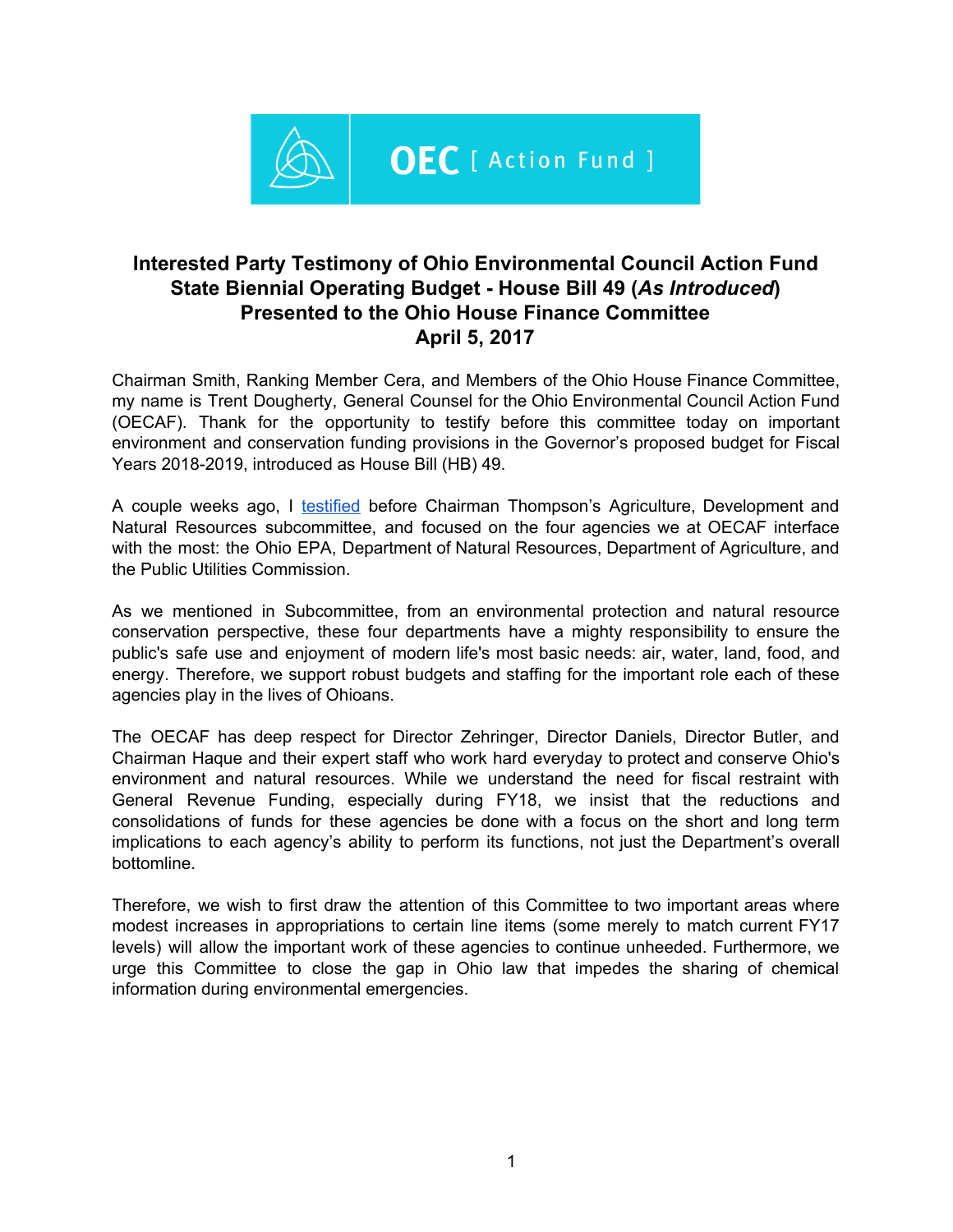## 1. **Restore the \$2 million cut to ODNR Division of Forestry (Fund 727321) for FY18.**

Shawnee. Zaleski. Tar Hollow. Mohican. These, and the remainder of Ohio's 20 State Forests are not merely groups of trees owned and protected by the state. These forests symbolize the heart of local communities, free recreation for everyday Ohioans, and the state's dedication to conservation of nature for future generations. The Governor's proposed budget for ODNR's Division of Forestry, however, includes a \$2 million cut in its essential GRF funding. This represents a 40% reduction from Forestry's FY17 GRF funding estimates, and the actual expenses for the past half decade. In the face of such a large funding cut, Forestry will be forced to prioritize revenue generating activities over conservation. This will mean less attention devoted to vitally important items that do not necessarily generate revenue, but are essential to forest ecosystem health and maintaining the forests for those who live near and recreate in our state forests. Examples include both support for outdoor recreation like Forestry's several campgrounds and horse camps, as well as hundreds of miles of bridle and hiking trails and for forest ecosystem health and pest control.

Absent restoration of FY18 GRF funding, Forestry will be forced to draw more heavily from the State Forest Fund (Fund 5090). This would be bad policy. Fund 5090 has value as a standing fund and should not be raided to cover large GRF cuts. Instead, Fund 5090 should be left alone so that Forestry can safely draw on it as necessary to meet important obligations as they arise. Examples include: meeting federal match requirements, support of community projects, and emergency forest fire control efforts. We respectfully request that this Committee fully restore the \$2 million eliminated from Forestry's FY18 GRF funding.

### **2. Adequately fund Ohio's efforts to eradicate toxic algae in Lake Erie and around Ohio**

The OECAF supports Governor Kasich's commitment to curb Lake Erie's toxic algae epidemic, and similar outbreaks around the state, through actions that significantly cut phosphorus entering the Ohio's waters. Back in February, the Administration released its framework, which provides a blueprint for how to achieve a 40% reduction in phosphorus pollution by the year 2025. To ensure the actions to fulfill the Governor's commitment are a success, however, the framework must be adequately funded in any final budget bill.

**Therefore, we urge this Committee to support and, in places, increase the budget for those agencies and programs responsible for ensuring Ohio meets its phosphorus reduction commitment. Specifically, we recommend:**

- **● Restoring the \$200,000 cut to the Healthy Lake Erie Fund (Fund 725505) for FY2018.**
- **● Supporting the Federation of Soil and Water Conservation Districts call for increased funding to local districts across Ohio.**
- **● Increasing funding for Ohio Sea Grant and Heidelberg University Water Quality Lab (Fund 700660) to \$275,000 for FY 2018 and \$350,000 for FY 2019.**
- *●* **Providing additional, dedicated, funds to Department of Agriculture's Division of Soil, Water and Conservation to implement and enforce key initiatives of Ohio's Agriculture Pollution Abatement Program.**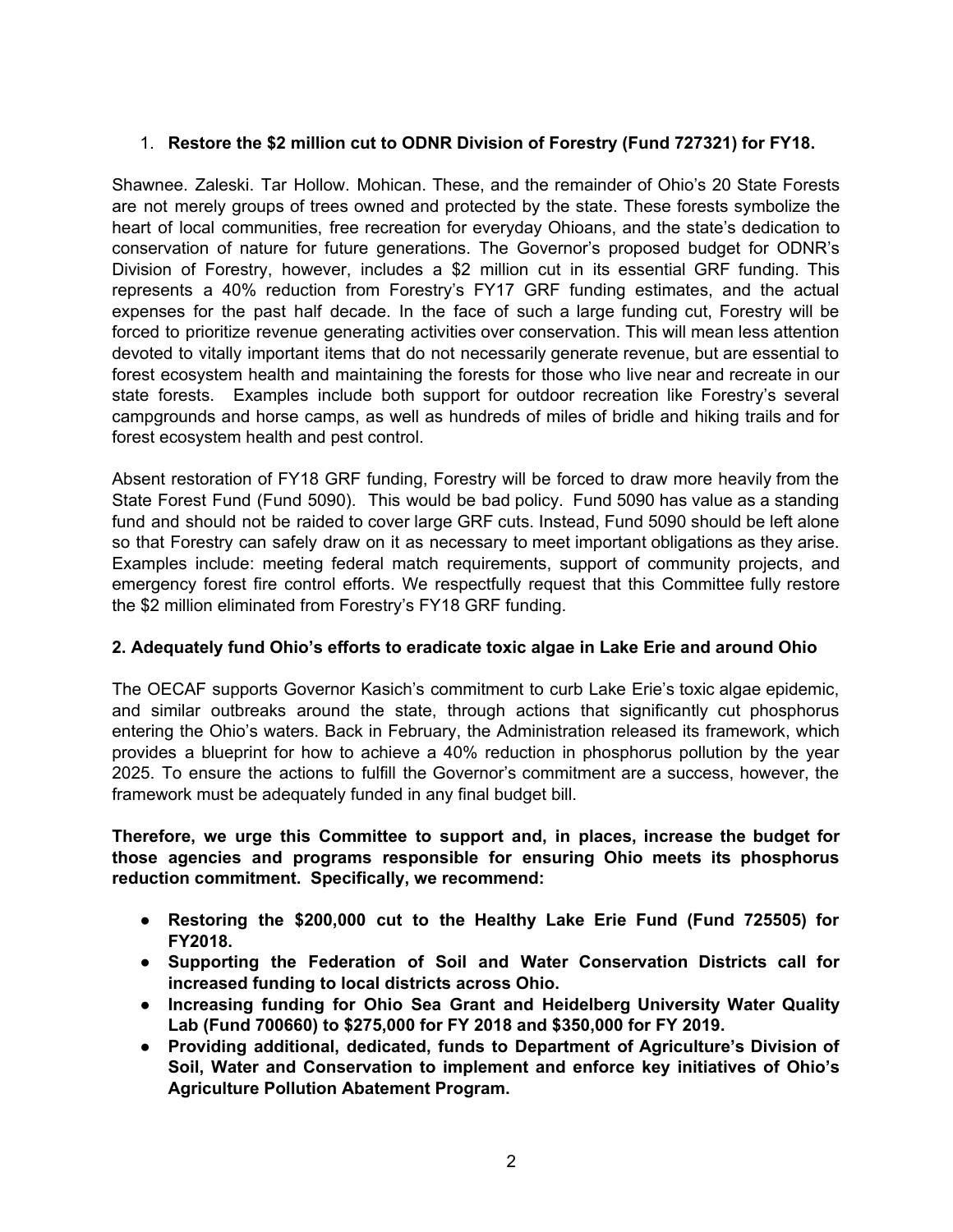### *Heidelberg Water Quality Lab and Ohio Sea Grant*

In order to effectively monitor water quality we must continue crucial research that will inform how agencies adapt their programs and actions. We, therefore, we urge the Committee to increase funding for the Heidelberg Water Quality Lab and the Ohio Sea Grant. An increase would allow Heidelberg to expanded capacity to better monitor water quality in the Maumee River watershed, and the Ohio Sea Grant expand monitoring in Lake Erie itself, upgrade its research and teaching facilities at Stone Laboratory, purchase analytical equipment and hire and increase its outreach efforts to support Ohio's achievement of its phosphorus reduction goals.

### *Healthy Lake Erie Fund*

The proposed budget cuts the Healthy Lake Erie fund by 20% or \$200,000 in FY 18 at a time when Ohio needs all its tools to achieve its phosphorus reduction goals. This fund was a key element of Senate Bill 1, or the Clean Lake Erie Act, and provides funding assistance for farmers to plant winter cover crops, conducting edge of field testing, supports tributary monitoring, and building manure storage facilities to better manage animal waste. It also supports other conservation measures in Lake Erie's western basin the Director of Natural Resources<sup>1</sup> determines beneficial. Cutting this crucial fund is a step backwards right at the precise time when we need more support for widespread adoption of these practices, and undermines the Ohio's response to Lake Erie's toxic algae problem.

### *Soil Water Conservation Districts*

Ohio's Soil and Water Conservation Districts offer crucial services to farmers, businesses and local residents looking for assistance enrolling in state and federal cost-incentive programs. Often they are also the first to receive complaints about potential rule violations, especially in regards to the safeguards put in place under the Clean Lake Erie Act. Whether located in rural or urban areas, Ohio's SWCDs have seen significant reductions in staffing but required to perform more and more duties, especially in the the western Lake Erie basin and Grand Lake St. Marys watersheds. For these reasons, we support the Federation of Soil and Water Conservation Districts call for restoring the 1:1 match from state funding to local districts across Ohio**.** Current state funding is matching 71 percent of local funding, which is \$14.3 million annually. State funding would need to increase by a modest \$3.5 million per year for a true 1:1 match. This would allow districts to assure proper employee training, hire the right staff members and increase our outreach efforts to support the new regulations set in place by the previous general assembly.

<sup>1</sup>When the Clean Lake Erie Act was signed into law, ODNR's Division of Soil and Water was the primary agency responsible for implementing agricultural pollution abatement program and utilization of the Healthy Lake Erie Fund. With the transfer of this program to the Ohio Dept. of Agriculture it makes sense to include direction in this budget bill to transfer the administration of the Healthy Lake Erie Fund to ODA's Division of Soil and Water Conservation. This aligns with the Ohio phosphorus reduction framework and our recommendation to bolster the division's cost incentive capacity.